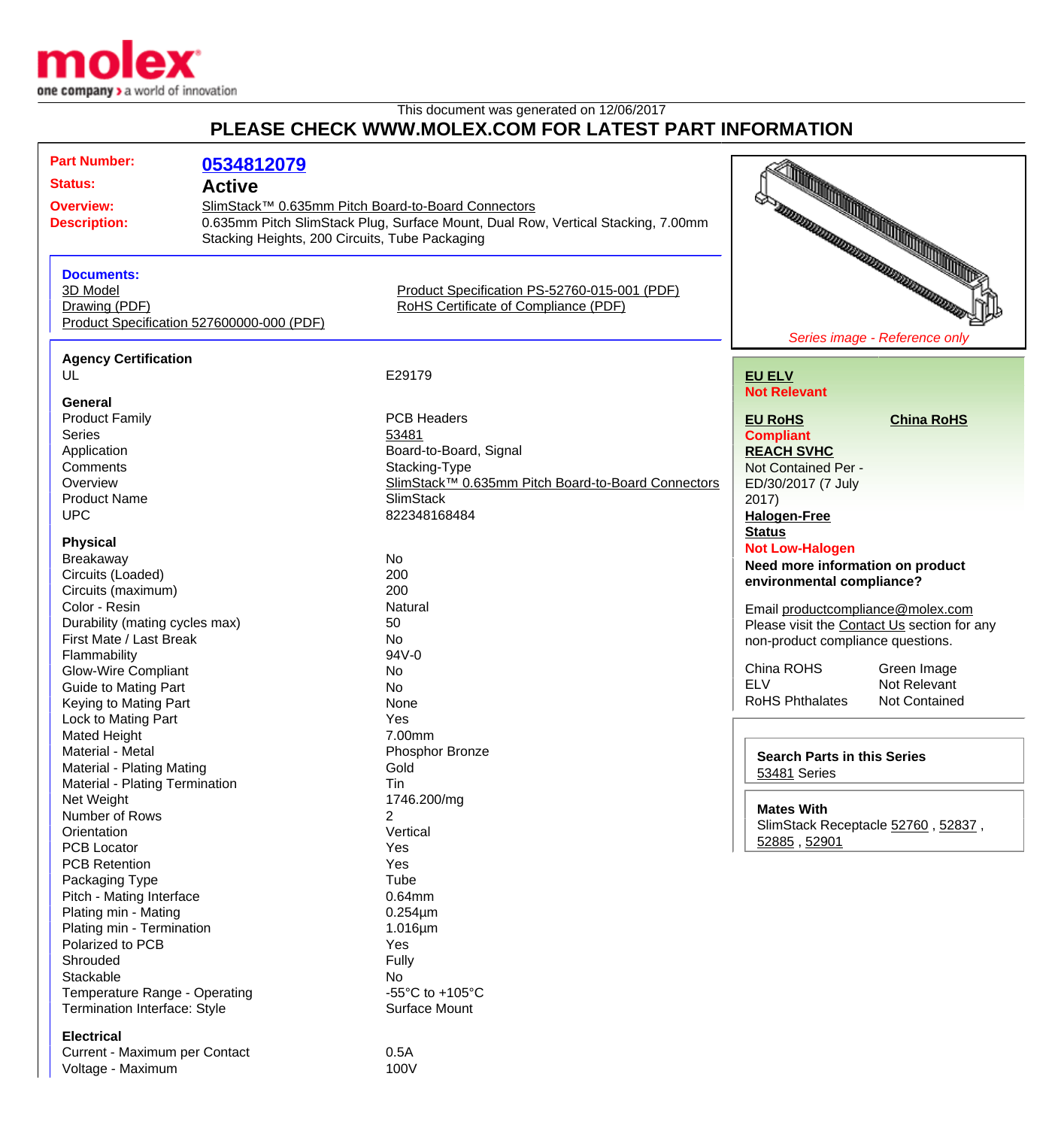**Material Info**

**Reference - Drawing Numbers**

Product Specification 627600000-000, PS-52760-015-001<br>Sales Drawing 62760-015-001<br>SD-53481-\*\*79, SD-53481-003 SD-53481-\*\*79, SD-53481-003

## This document was generated on 12/06/2017 **PLEASE CHECK WWW.MOLEX.COM FOR LATEST PART INFORMATION**